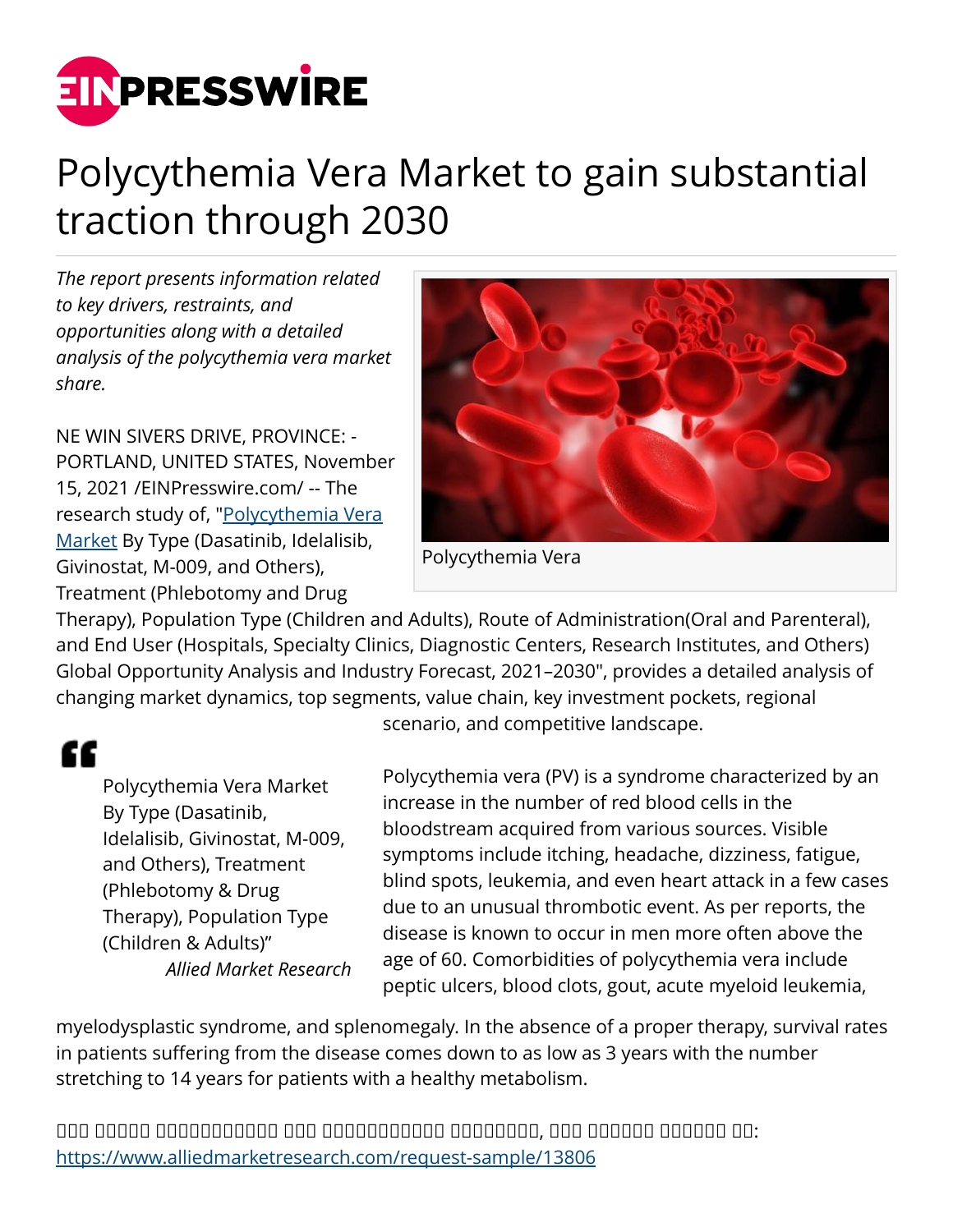## ᵀᵂᵂᵂᵂᵁᵂᵁᵂᵂᵂᵂᵁ ᵁᵂᵂᵂᵁᵂᵂᵂᵂᵂᵁ ᵁᵂᵁᵂᵃᵂᵂᵂ ᵁᵂᵁ ᵂᵂᵂᵁᵂᵂᵁᵂ ᵂᵁ ᵂᵁᵂᵂᵂ ᵂᵁᵂᵂᵁᵂ ᵂᵂᵁᵃᵁᵂᵂ, ᵂᵂᵁᵂ ᵁᵂ

Incyte Corporation, Novartis, AOP Orphan Pharmaceuticals AG, PharmaEssentia, Italfarmaco, Protagonist Therapeutics, Promedior, Hoffman-La Roche Ltd, Imago Biosciences, Jakafi Ltd., ANP Technologies, Miragen Therapeutics, Galena Biopharma, Inc., Bristol-Myers Squibb Company, and Teva Pharmaceuticals Inc.

#### ᵀᵂᵂᵂᵁ-ᵼᵽ ᵁᵁᵁᵂᵁᵂᵂᵂ:

1) The Covid-19 pandemic and followed by lockdown has affected several manufacturing industries.

2) The prolonged lockdown resulted in a disrupted supply chain and increased the prices of raw materials.

3) However, as the world has been recovering from the pandemic, the market is estimated to get back on track.

Get Detailed COVID-19 Impact Analysis on the Polycythemia Vera Market @ <https://www.alliedmarketresearch.com/request-for-customization/13806?reqfor=covid>

#### ᵀᵁᵃ ᵀᵁᵂᵁᵁᵂᵂᵂ ᵁᵂᵂ ᵁᵂᵁᵂᵁᵂᵂᵂᵁᵁᵂᵂ

The study provides an in-depth analysis of the Polycythemia Vera Market along with the current trends and future estimations to elucidate the imminent investment pockets.

It offers Polycythemia Vera Market analysis from 2021 to 2030, which is expected to enable the stakeholders to capitalize on the prevailing opportunities in the market.

A comprehensive analysis of four regions is provided to determine the prevailing opportunities.

The profiles and growth strategies of the key players are thoroughly analyzed to understand the competitive outlook of the global Polycythemia Vera Market growth.

 $\Box$ 

CHAPTER 1 INTRODUCTION

1.1. REPORT DESCRIPTION

#### 1.2. KEY BENEFITS

1.3. KEY MARKET SEGMENTS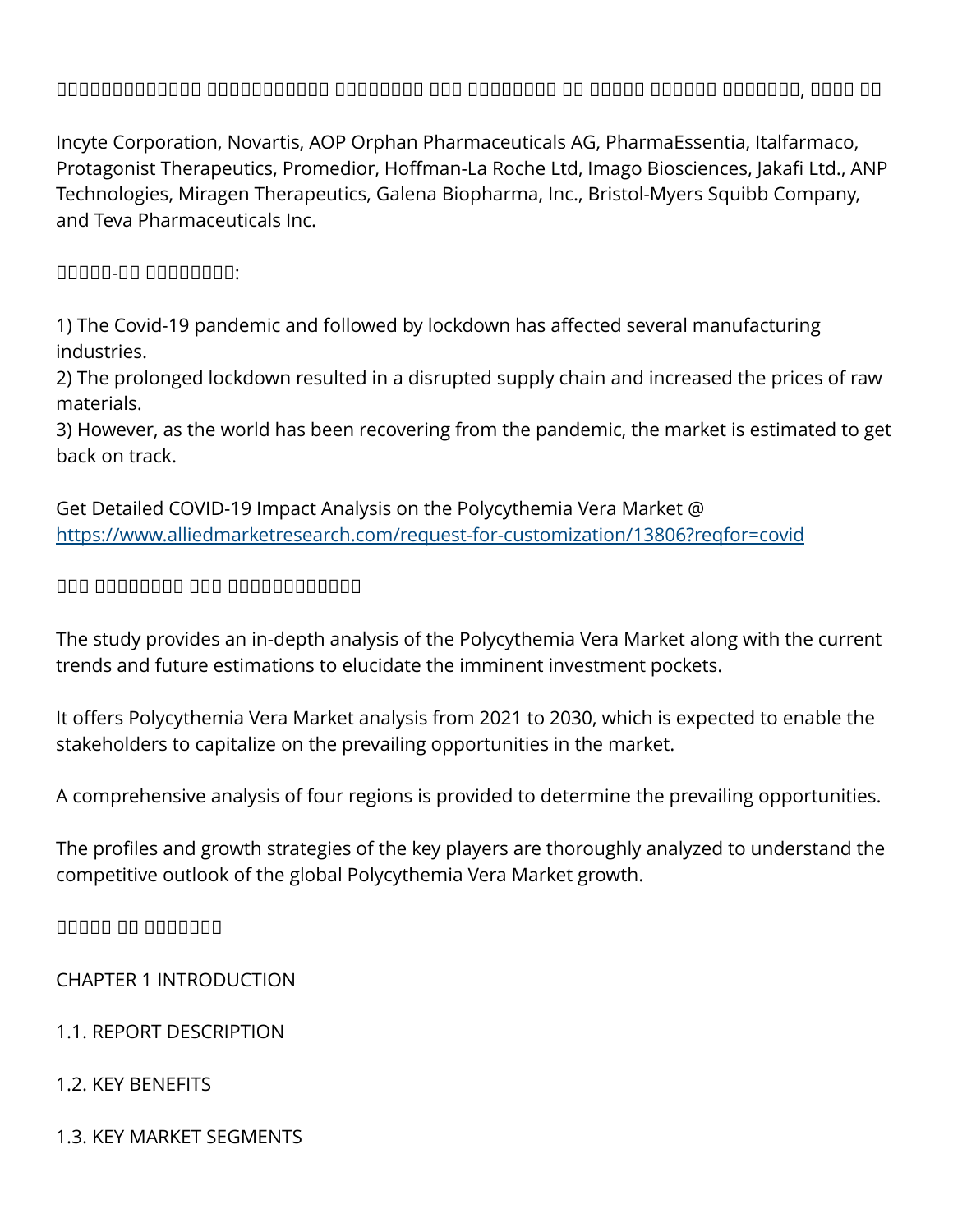#### 1.4. RESEARCH METHODOLOGY

- 1.4.1. Secondary research
- 1.4.2. Primary research
- 1.4.3. Analyst tools & models
- CHAPTER 2 EXECUTIVE SUMMARY
- 2.1. CXO PERSPECTIVE
- CHAPTER 3 MARKET OVERVIEW
- 3.1. MARKET DEFINITION AND SCOPE
- 3.2. KEY FINDINGS
- 3.2.1. Top investment pockets
- 3.2.2. Top winning strategies
- 3.3. PORTER'S FIVE FORCES ANALYSIS
- 3.4. MARKET DYNAMICS
- 3.5.1. Drivers
- 3.5.2. Restraints
- 3.5.3. Opportunities…

 $\Box$ <https://www.alliedmarketresearch.com/purchase-enquiry/13806>

#### ᵀᵂᵁᵂᵂᵁᵂᵂᵂᵃ ᵀᵂᵂᵁᵁ ᵁᵂᵁᵂᵂᵂᵂᵂᵂ?

Q1. Which are the leading players active in the polycythemia vera market?

Q2. How is each segment of the market expected to grow during the forecast period?

Q3. What are the adoption trends for the polycythemia vera market in emerging economies and established economies across the world?

Q4. What are the current trends that will influence the market in the next few years?

Q5. What are the driving factors, restraints, and opportunities of the polycythemia vera market?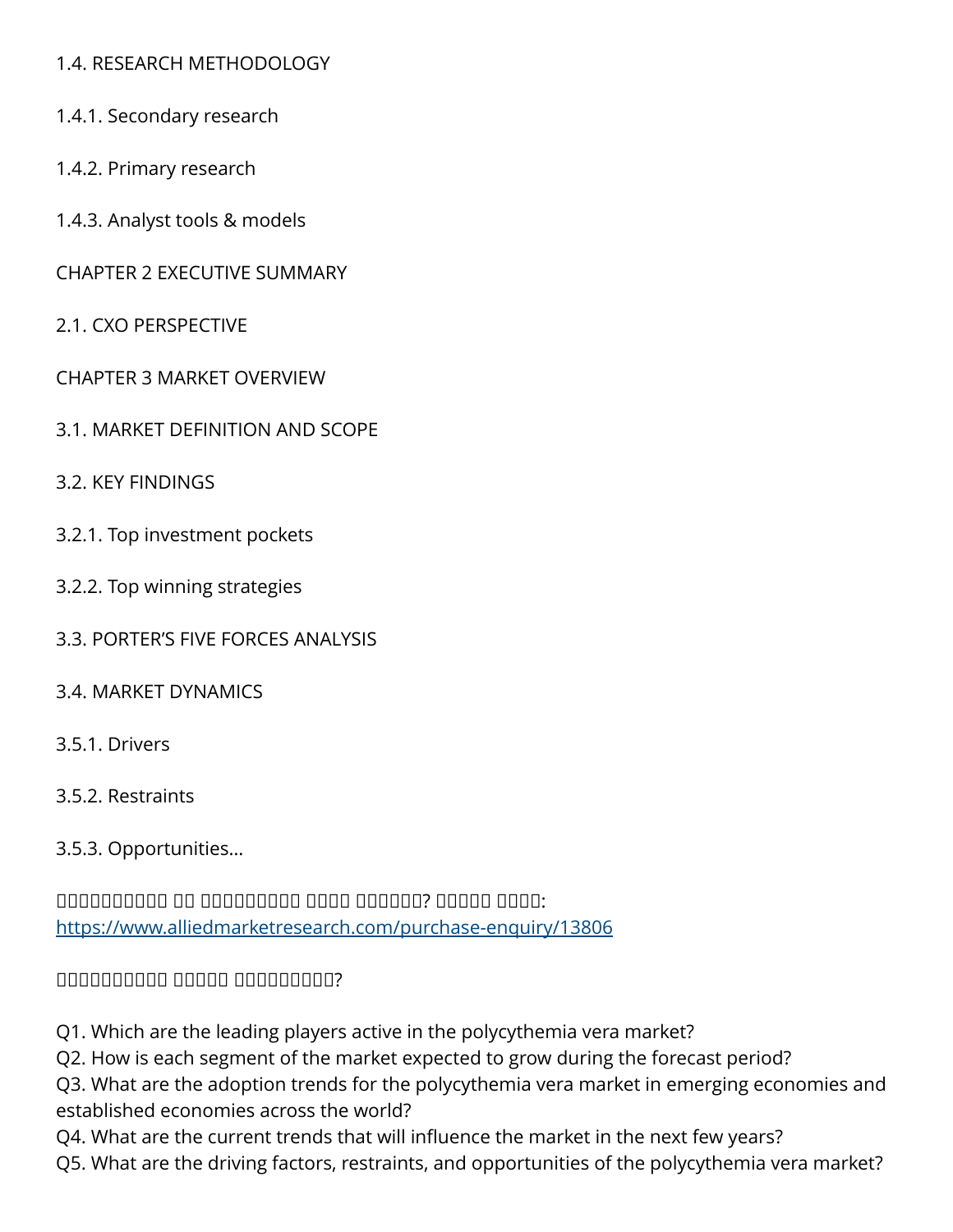Q6. What future projections would help in taking further strategic steps?

Q7. What are the impacts of COVID-19 in the industry?

Q8. What is polycythemia vera?

Q9. What is the polycythemia vera market prediction in the future?

Q10. What are the current trends and predicted trends?

# ᵀᵂᵁᵂᵂᵁ ᵀᵁᵂᵂᵁ ᵀᵂᵁᵂ | ᵀᵂᵁᵂᵁᵂᵃ ᵀᵁᵁᵁᵂᵂ | ᵼ ᵁᵁᵁᵂ ᵁᵂᵁᵂᵁᵂᵂᵂᵂᵂᵂᵂ |

Sign up for Avenue subscription to access more than 12,000+ company profiles and 2,000+ niche industry market research reports at \$699 per month, per seat. For a year, the client needs to purchase minimum 2 seat plan.

Request for 14 days free trial:<https://www.alliedmarketresearch.com/avenue/trial/starter>

"We have also published few syndicated market studies in the similar area that might be of your interest. Below are the report title for your reference, considering Impact of Covid-19 Over This Market which will help you to assess aftereffects of pandemic on short-term and long-term growth trends of this market."

 $\Box$ 

[Muscle Stimulator Market – Opportunity & Industry Forecast, 2027](https://www.alliedmarketresearch.com/muscle-stimulator-market-A11192) [Hearing Amplifiers Market – Opportunity & Industry Forecast, 2027](https://www.alliedmarketresearch.com/hearing-amplifiers-market-A10990)

## ᵀᵁᵂᵂᵂ ᵁᵂ

Allied Market Research (AMR) is a full-service market research and business-consulting wing of Allied Analytics LLP based in Portland, Oregon. Allied Market Research provides global enterprises as well as medium and small businesses with unmatched quality of "Market Research Reports" and "Business Intelligence Solutions." AMR has a targeted view to provide business insights and consulting to assist its clients to make strategic business decisions and achieve sustainable growth in their respective market domain.

Pawan Kumar, the CEO of Allied Market Research, is leading the organization toward providing high-quality data and insights. We are in professional corporate relations with various companies and this helps us in digging out market data that helps us generate accurate research data tables and confirms utmost accuracy in our market forecasting. Each and every data presented in the reports published by us is extracted through primary interviews with top officials from leading companies of domain concerned. Our secondary data procurement methodology includes deep online and offline research and discussion with knowledgeable professionals and analysts in the industry.

#### David Correa